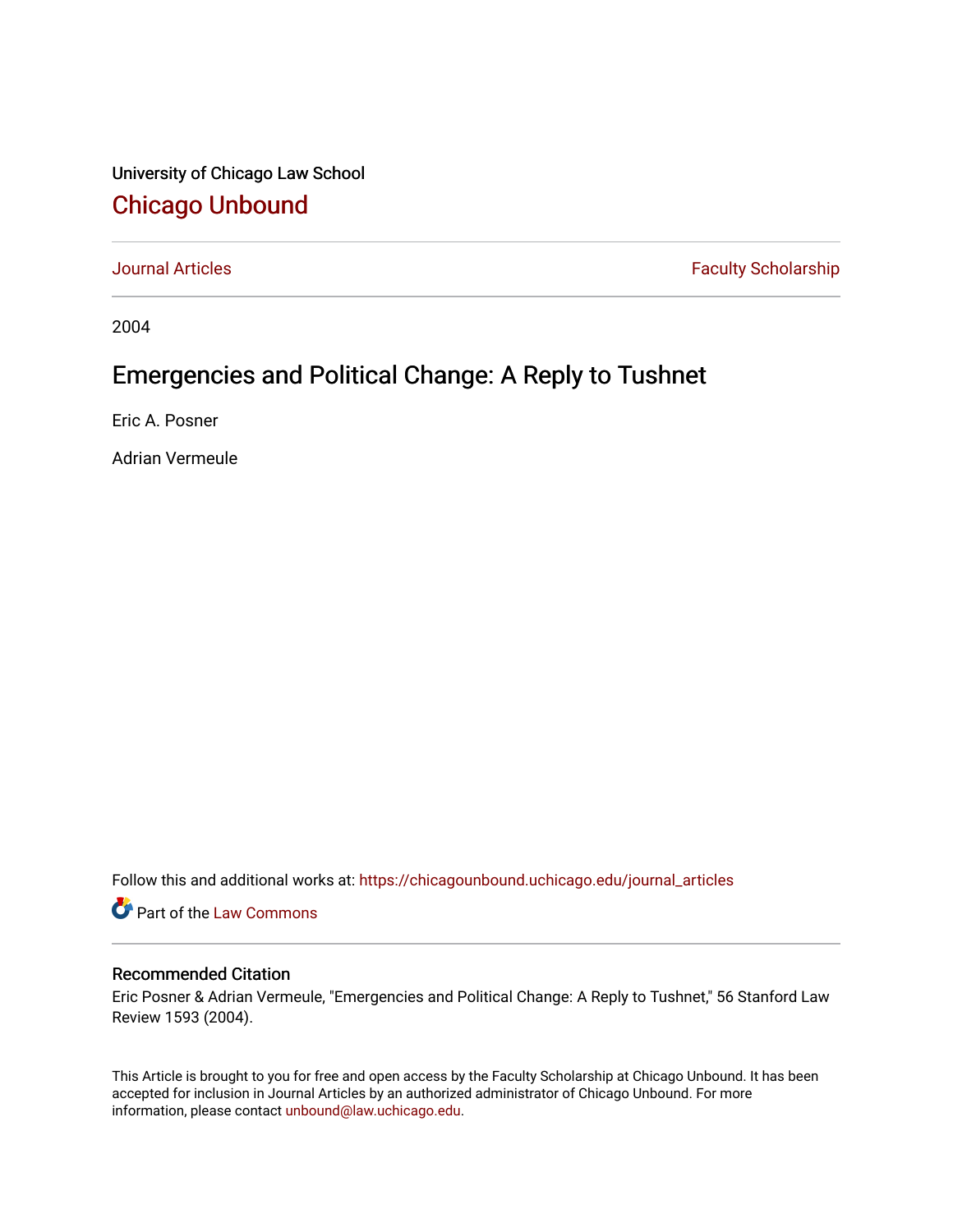## **REPLY**

# **EMERGENCIES AND** POLITICAL **CHANGE: A** REPLY To TUSHNET

### Eric **A.** Posner\* **&** Adrian Vermeule\*\*

Mark Tushnet's Response to *Accommodating Emergencies'* is characteristically thoughtful and sophisticated, and we have no quarrel with his main conclusions.2 In what follows, we will confine ourselves to briefly amplifying one of Tushnet's most important themes: the idea that emergencies can enlarge the scope of the politically possible. This is clearly correct, but the harder question is what to make of it. Tushnet emphasizes that new possibilities can be bad possibilities; we wish to round out the picture by emphasizing the good that can flow from political upheaval. Emergencies can, and often have, liberated regimes from a sclerotic status quo, enabling political leaders to enact newer and more progressive laws and policies.

Tushnet usefully points out two distinct ways in which emergencies might matter. First, "they provide new information relevant to the assessment of the costs and benefits of some policies."'3 The 9/11 attacks, for example, revealed that various airline security procedures were less effective than thought because they assumed that hijackers were not willing to undertake suicide missions and not able to pilot an aircraft. The attack also revealed that superior security procedures would generate benefits far greater than earlier believed: thousands of lives saved rather than hundreds, billions of dollars of damage averted rather than millions. Mainstream support for policies that increase security at moderate cost to civil liberties may be traced to a simple recalculation of costs

<sup>\*</sup> Kirkland & Ellis Professor of Law, The University of Chicago.

<sup>\*\*</sup> Professor of Law, The University of Chicago. We thank Mark Tushnet for his Response to our earlier Article. Posner thanks the John M. Olin Foundation and the Russell Baker Scholars Fund for financial support. Vermeule thanks the Russell J. Parsons Faculty Research Fund for the same.

<sup>1.</sup> Eric A. Posner & Adrian Vermeule, *Accommodating Emergencies,* 56 **STAN.** L. REv. 605 (2003).

<sup>2.</sup> Mark Tushnet, *Issues of Method in Analyzing the Policy Response to Emergencies,* 56 STAN. L. REv. 1581 (2004).

*<sup>3.</sup> Id.* at 1589.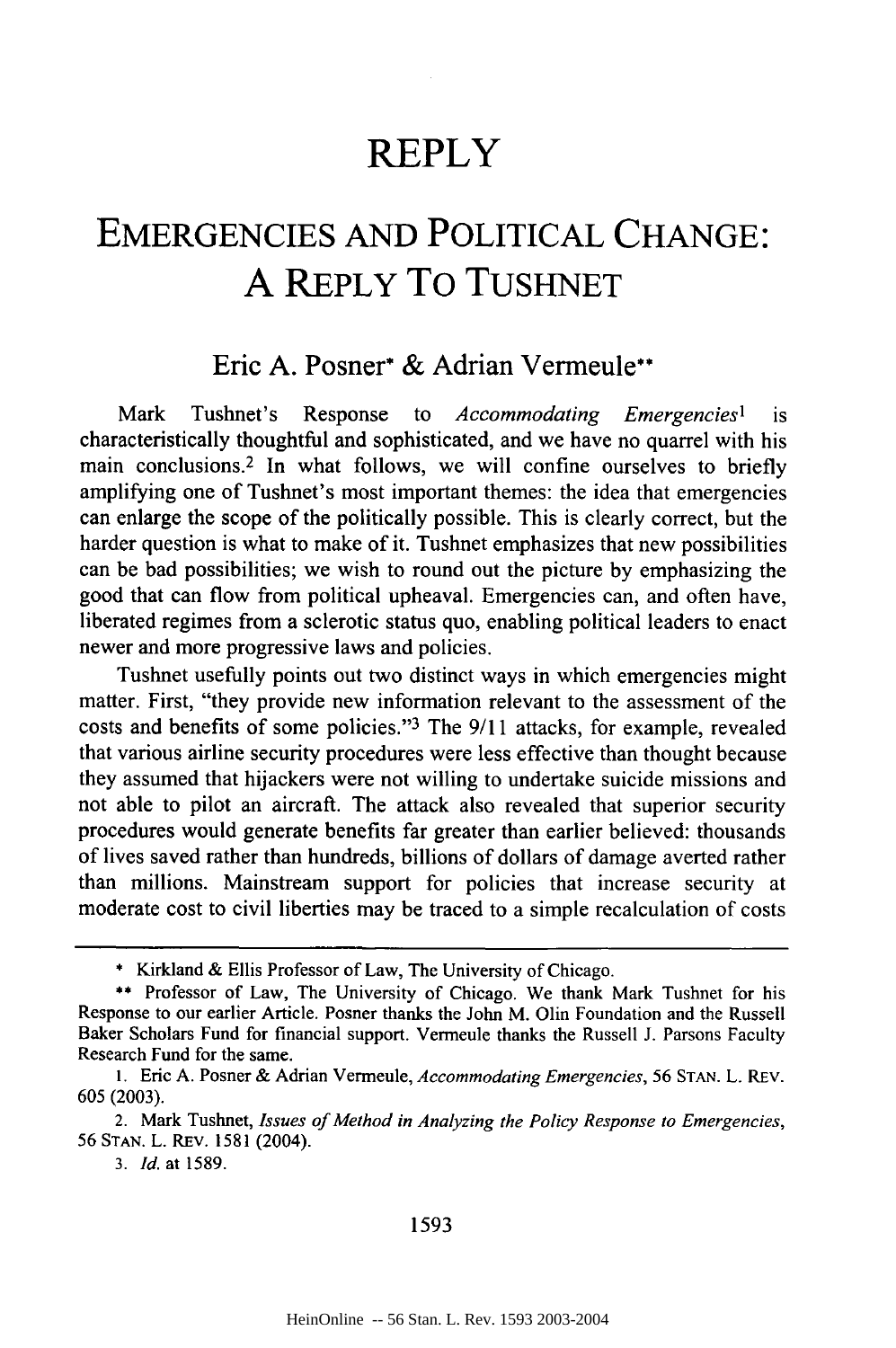and benefits in light of superior information.

Second, "emergencies may matter because they alter the constraints under which decisionmakers operate."<sup>4</sup> Here, Tushnet argues that the emergency alters political constraints but not necessarily the preferences or evaluations of decisionmakers, or the amount of information at their disposal. Consider again the 9/11 attacks. Prior to that attack, most decisionmakers knew that foreign terrorists posed a threat to Americans on American soil, and, although they did not anticipate the form of the 9/11 attacks, they did have equally horrific, indeed more horrific, possibilities in mind, such as the use of biological and chemical weapons, which could kill tens of thousands of people. At the same time, these decisionmakers also might have valued civil liberties less than most Americans did. Prior to 9/11, they could not implement their policy preferences because many or most Americans would not tolerate them, and it is always hard to change the status quo. After 9/11, they took advantage of the more fluid political environment in order to enact their preferences as law.

It seems right that during emergencies the boundaries of the politically possible change. Are the changes for good or for ill? Tushnet emphasizes the downside risks, suggesting that in the more fluid environment created by an emergency, politicians will exploit cognitive biases among the populace (such as anchoring) in order to "achieve their policy goals in the face of opposition."<sup>5</sup> Tushnet does not explicitly say that these policy goals are bad, as do the theorists of panic we critiqued in our opening contribution, but his emphasis on the cognitively disreputable genesis of the new policies, and on rhetoric and political tactics rather than deliberation, suggests that he is suspicious of their merits. Tushnet, that is, shares with the panic theorists an ingrained pessimism about politics during times of emergency.

But consider now the following counternarrative: Emergency and war spur nations to high achievements and progressive social change. The two greatest emergencies in American history were the Civil War and the period extending from 1929 to 1945, encompassing the Great Depression and World War II. To the emergency policies implemented during the Civil War, we owe the emancipation of the slaves and the Civil War amendments to which it led, the modernization of the U.S. army, the beginnings of centralized monetary policy, and the first glimmer of federally operated social welfare agencies (the Freedmen's bureau, civil war pensions, and so forth). To the Great Depression, we owe social security, labor regulation, and the administrative state. We could also add the creation of the income tax during World War I and the enfranchisement of women in its wake. We might even call the founding period an emergency and attribute all our constitutional institutions to policies created while the nation was in political crisis.

The Bush administration has not used the 9/11 emergency as an excuse for

*<sup>4.</sup> Id.*

<sup>5.</sup> *Id.* at 1591.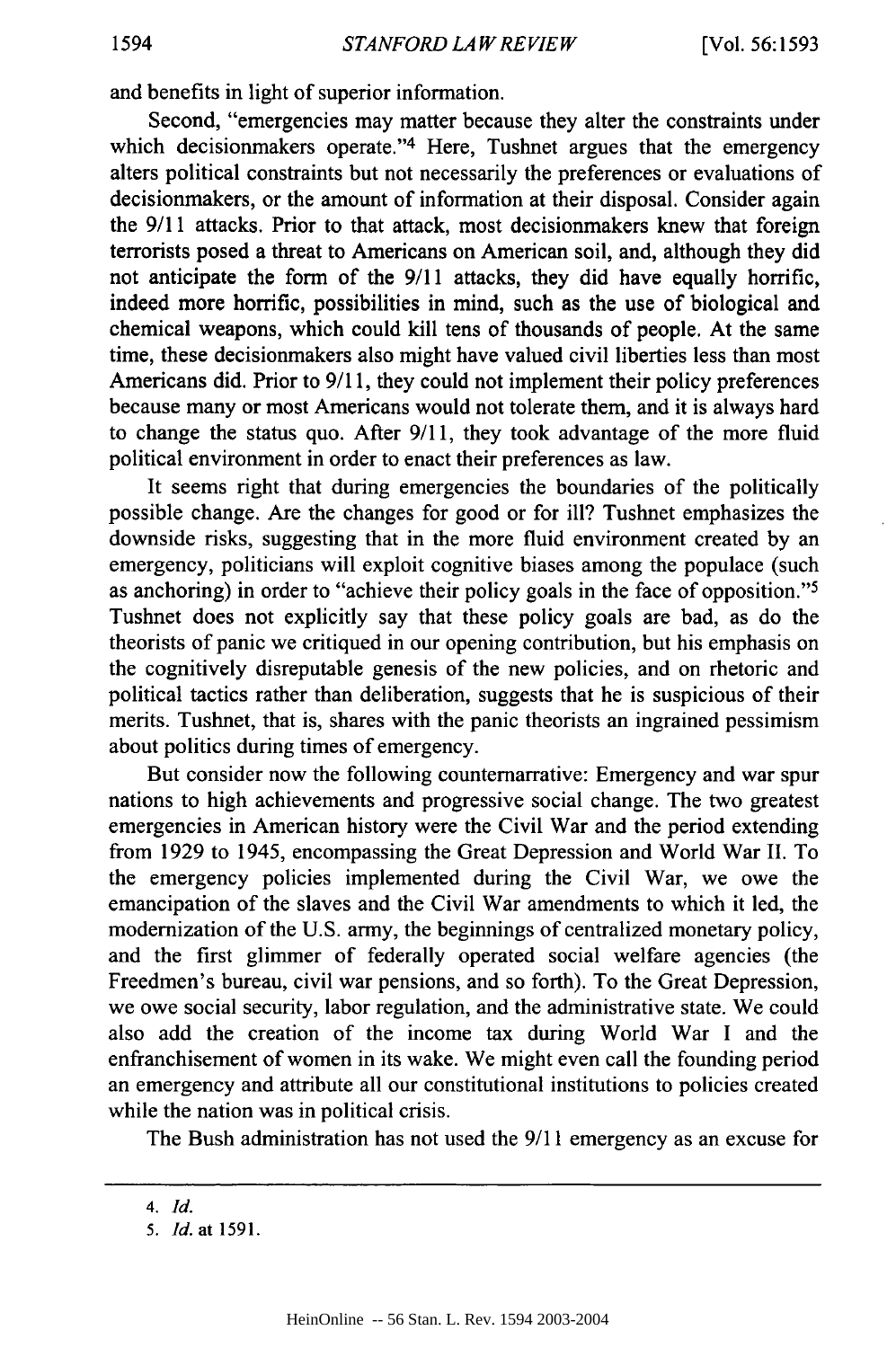implementing progressive domestic policies, but, as many commentators have noticed, the administration's *foreign* policy falls within the progressive tradition of Theodore Roosevelt and especially Woodrow Wilson. An uneasy combination of Roosevelt's muscular civilize-the-heathens imperialism and Wilson's democratic idealism, Bush's foreign policy, like those of his predecessors, calls on American citizens to make sacrifices on behalf of great ideals. Bush found himself drawn to this mission after the 9/11 emergency forced him to suppress his isolationist impulses. In this way did an emergency yet again force a political establishment to reassess its values and aims, whether for good or for ill.

What mechanisms could explain how emergencies might alter the political environment? In our earlier Article, we discussed the possible role of fear. Against the civil libertarians' argument that fear causes citizens and decisionmakers to exaggerate the magnitude of a threat, we argued that it is just as likely that fear causes people to attend to dangers that they had previously ignored and motivates them to act. When an emergency throws the public into a state of fear, government officials sometimes find themselves able to accomplish valuable reforms that had previously escaped their grasp.

Emergencies may also force governments to adopt policies that unsettle an entrenched status quo or that liberate citizens from adaptive preferences; where the status quo was unjust, or harmful to a broad class of citizens, the disruption produced by emergencies is good. Consider the need to staff crucial industries during World War II, leading government to encourage the entry of women into the labor force and resulting in massive consequences for gender relations in the postwar period. It is commonplace in comparative history and politics that war has a democratizing effect. The franchise frequently expands during or after wars, in response to soldiers' unanswerable claim that they ought to be able to vote if they are expected to fight for the nation. Similarly, decolonization has often followed wars, during which subject peoples demanded autonomy in return for their contribution to a war effort undertaken by the colonial power. And elites who need a broad base of taxation and public support to fight other elites are repeatedly forced to make political concessions to the populace. The overall picture is that, during wars and other emergencies, the interests of elites and populations converge or overlap far more than in normal times. The result is often a common concern for common interests, or even for the common good. Emergencies can even produce something like a constitutional moment, in which collective deliberation about the overall good of the polity temporarily replaces, or at least supplements, ordinary distributive politics.

Tushnet suggests the opposite: that emergencies allow politicians to exploit cognitive biases in order to seize partisan or ideological objectives. Politicians do use tricks of all kinds in order to accomplish their ends, but they use these tricks both during emergencies and during normal times, and their tricks are used for good purposes as well as bad. The fluidity of politics during an